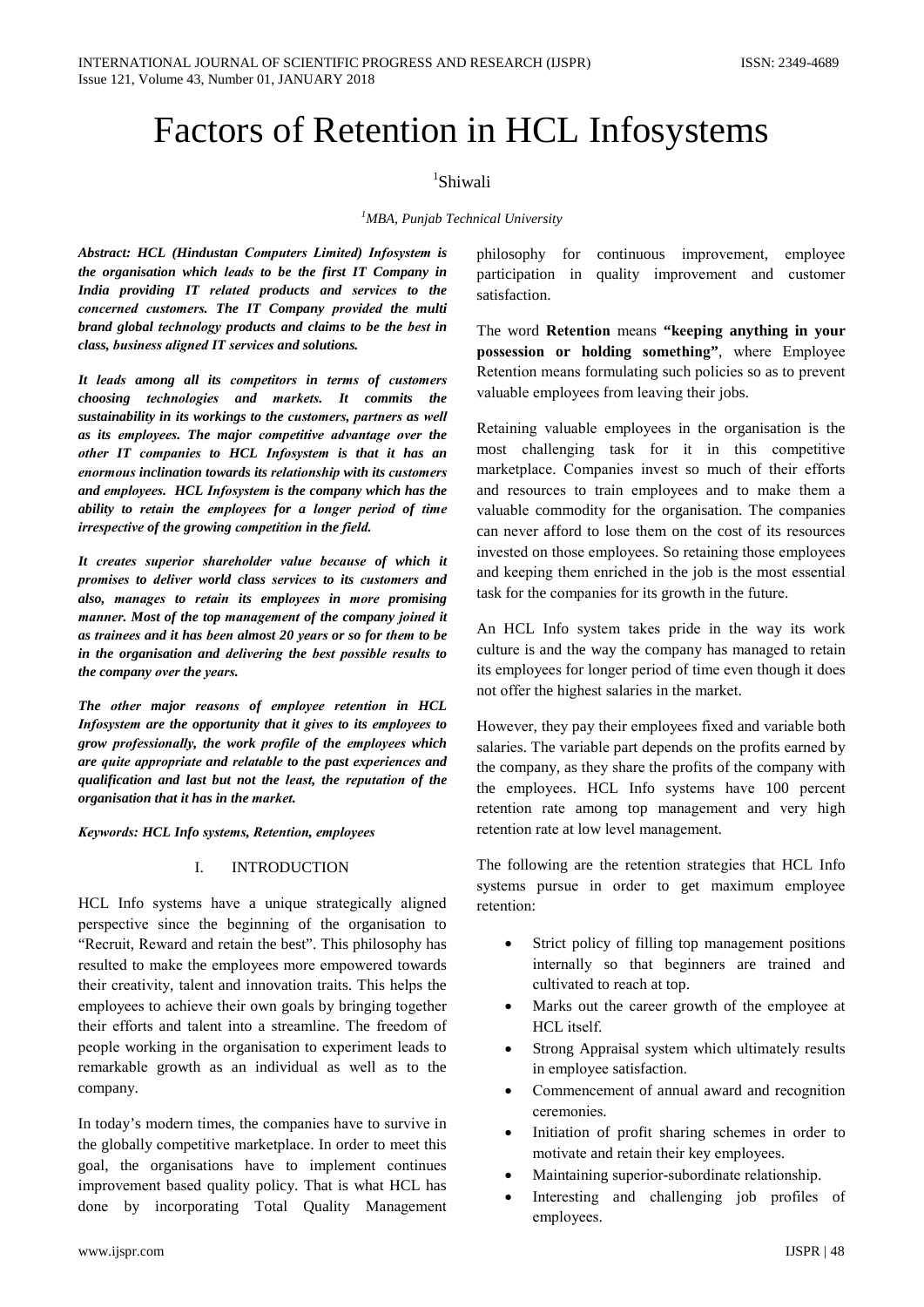#### $\Pi$ **SYSTEM MODEL**

Figure 1.1: Griffeth, R. W., Hom, P. W. & Gaertner, S. (2000). A meta-analysis of antecedents and correlates of Employee Turnover: Update, moderate test, and research implications for the next millennium. Journal of Management, 26, 463-488.

The main objective of Employee Retention is to prevent the organisation from losing competent employees as this could have negative effect on the productivity and service delivery of the organisation. From the perspective of managerial aspects, the attraction and retention of valuable employees in today's competitive world is very important. Globalization, increase in knowledge work, increasing technological environment makes all the organisations essential to acquire and retain the employees.

A significant share of employees only stays for a limited time with a company, which is a pointer towards underlying problems that need to be explored and addressed by determining the most adequate measures. In response, managers have implemented HR policies and practices to actively reduce avoidable and undesirable turnover (Fulmer et al., 2003; Hom et al., 2008; Kacmar et al., 2006; Michaels et al., 2001).

Figure 1.2: Model of Components of Employee Retention

According to the above model showing [Fig. 1.1] the components of Employee retention and the procedure followed by the organisations to retain the employees, there are major two factors which have a great impact on the process of retention of employees in any organisation which includes personal characteristics of the Employee, i.e their age, gender, marital status and educational qualification etc. The personal characteristics of employees are very evident in the procedure of Employee Retention because their behaviour, social status etc. Would be a prominent deciding factor whether the employees would retain in the organisation or not.

The other factor that is important for the retention of the employees is the characteristics of job of the employees. Job characteristics of an employee includes employees' self esteem, their participation in the tasks of the organisation, sense of accountability towards their work and their personal growth prospects and so on and forth. All these factors lead to the result of employee satisfaction, strong motivation, involvement of employees in the organisation and work life compatibility of the employees which have end result of retention of employees.

#### $III$ PREVIOUS WORK

During the last decade, Employee Retention has been very important issue of all the organisations globally. Almost every business faces the challenging task of maintaining the employee retention rate and lowering the employee turnover. Retention is the percentage of employees remaining in the organization. High level of retention is desired in most job groups.

Mercer Human Resource consulting (2004) highlighted few key factors which are responsible for Employee Commitment and motivation with % of employees:

- Treatment of Employees with respect  $-85%$
- $\bullet$ Balance of work and personal life – 79%
- Providing good services to others  $-74\%$  $\bullet$
- Inter relationship with colleagues  $-74%$
- Type of work  $-73%$  $\bullet$

Because Employee retention has become the most critical challenge for most of the organisations globally, employees are increasingly shifting from one organisation to other quite frequently for better opportunities. Hence, employers are desperate to find out the remedies for the problem. The most evident and relatable solution of the problem is to find out the employees' views and data which is based on correlation rather than experimental. The facts which are based on evidences, practical solutions based in research are definitely more valid than practitioner recommendations.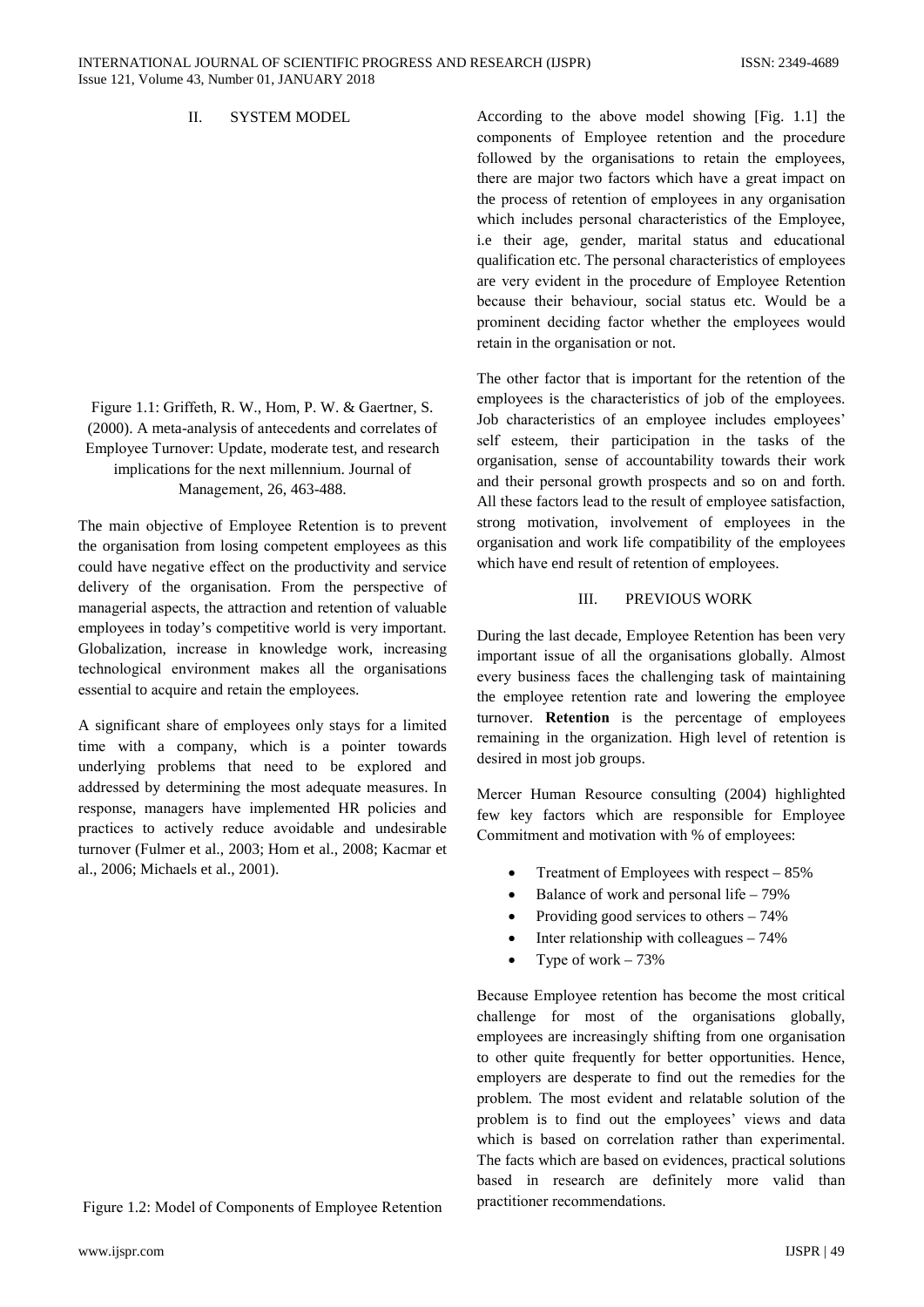There are few strategies which supports the employee retention in the organisations around the world. These strategies are as follows:

- Increasing competition for the best employees
- Employment turnover rates
- Tendency towards early retirement

#### IV. PROPOSED METHODOLOGY

### **DATA COLLECTION**

Both primary and secondary data has been collected for meeting the objectives of the research.

### **PRIMARY DATA**

For the collection of primary data a structured questionnaire was prepared which was administered to the respondents.

### **SECONDARY DATA**

For the purpose of collection of secondary data the sources of information such as internet websites, magazines were used.

### **RESEARCH DESIGN**

Exploratory research design was used for the research.

### **RESEARCH INSTRUMENT**

Questionnaires were used as a research instrument for the research.

#### $\mathbf{V}$ SIMULTATION/EXPERIMENTAL RESULTS

In order to get the appropriate data and facts, it is very essential to take the suggestions and vies from a selected panel of the organisation and hence as a result the Primary Data is collected.

To find out the key experimental results of the Employee Retention in HCL Info Systems, a survey among the employees of the organisation has been conducted.

### The analysis of the data has been shown below:

1) Reason of joining HCL Info Systems of **Employees** 



### 2) Job Satisfaction of Employees in terms of interesting job, full of challenges etc.



3) Level of authority given to employees to make decisions in matters relating to job responsibilities.



4) Providing Necessary Tools to the Employees such as **Computer, Phone Facility etc. To work effectively**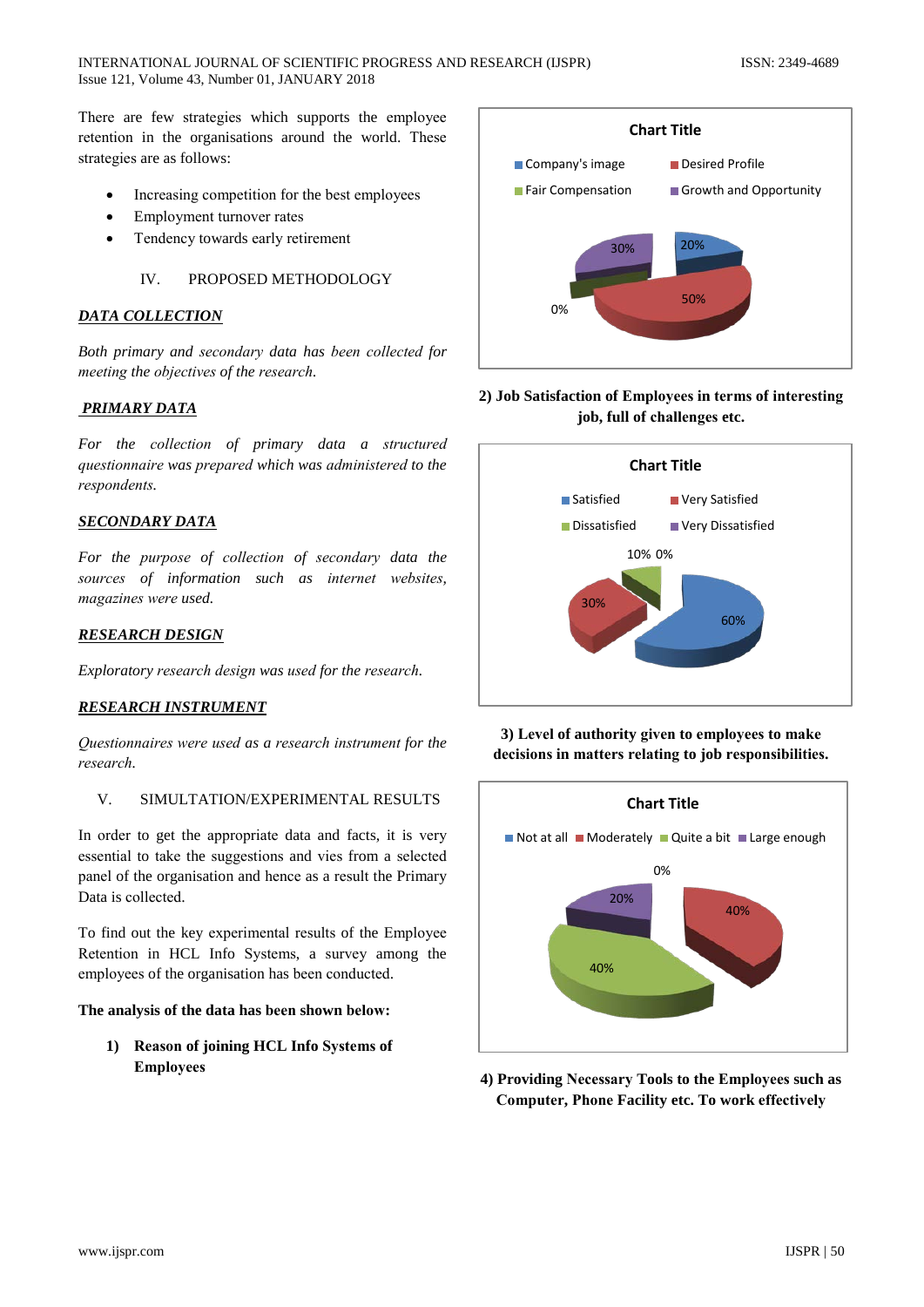

5) Employee Satisfaction with the work environment in terms of no stress, no frustration and clearly laid out rules etc.



6) The Level of growth of employees professionally with the working environment



7) Opportunities for training and development at hcl for upgrading of employees' skills time to time?



8) Amount of harmony among the employees within the same department (i.e. no politics or conflicts)



9) Relation of pay level and pay rise to job performance and responsibilities



10) Level of Employee satisfaction with the overall benefit package provided to employees by HCL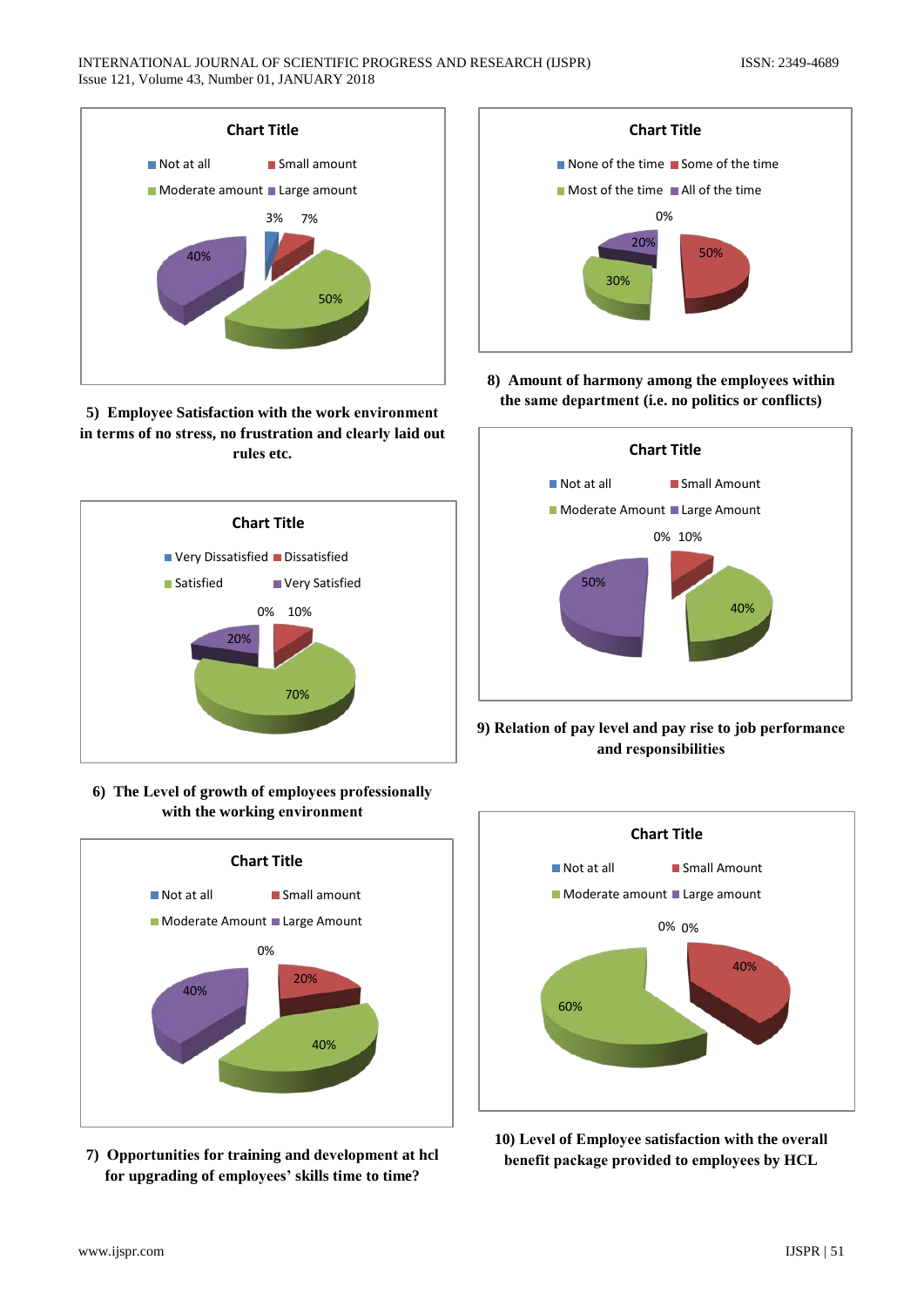

11) Overall employee satisfaction with HCL



12) What can HCL do to increase employees' satisfaction?



#### VI. **CONCLUSION**

On analyzing the whole study, various points are concluded such as:

- It is determined that the main reason of retention of employees in HCL Info systems is the career opportunities and growth prospects of the employees.
- The main influence for employees to join the company is its image in the market.
- HCL Info systems offer interesting job profile to its employees which results strong retention level of employees in the company.
- High employee satisfaction level in HCL Infosystems is due to their desired job profile.
- The employees of HCL Infosystems feel that they get supporting and encouraging supervisors to guide and support the employees.
- The interaction between superior and subordinate is as per the expectation of the employees of HCL Infosystems.
- The company provides appropriate work  $\bullet$ environment to the employees so as to make them familiar with the work culture as soon as possible.
- Appropriate work culture supports the employees and gives a sense of contentment to the employees towards their job.

#### VII. **FUTURE SCOPES**

The main reason of the research entitled "Factors of Retention in HCL Infosystems" is to highlight the grounds on which the employees of HCL Infosystems retain in the organisation for a longer period of time as compared to other organisations related to IT sector.

The main motive of the research is to make the communication synchronized between the superior and the subordinate and to fulfil the organisational goals of employees as well as the companies. Also, the productivity of the work, tenure of the employees, retention level and the return rate can be increased in the organisations.

Be it a public or private organisation, the main asset of a company is its employees who are the most prominent factor for company's success and survival in the industry. Moreover, companies invest a huge amount of its money on the training and development of the employees. So, it is very essential for all the companies to retain their valuable employees in the long run.

This research will help the companies to identify the needs and requirements of the employees so as to meet their expectations and retain them in the organisation. This will also help the organisations to lessen their undesirable expenditures and increase the employee satisfaction level. This research will also be beneficial for the employees of the organisations by analysing the pros and cons of the organisation and choose their job profile wisely.